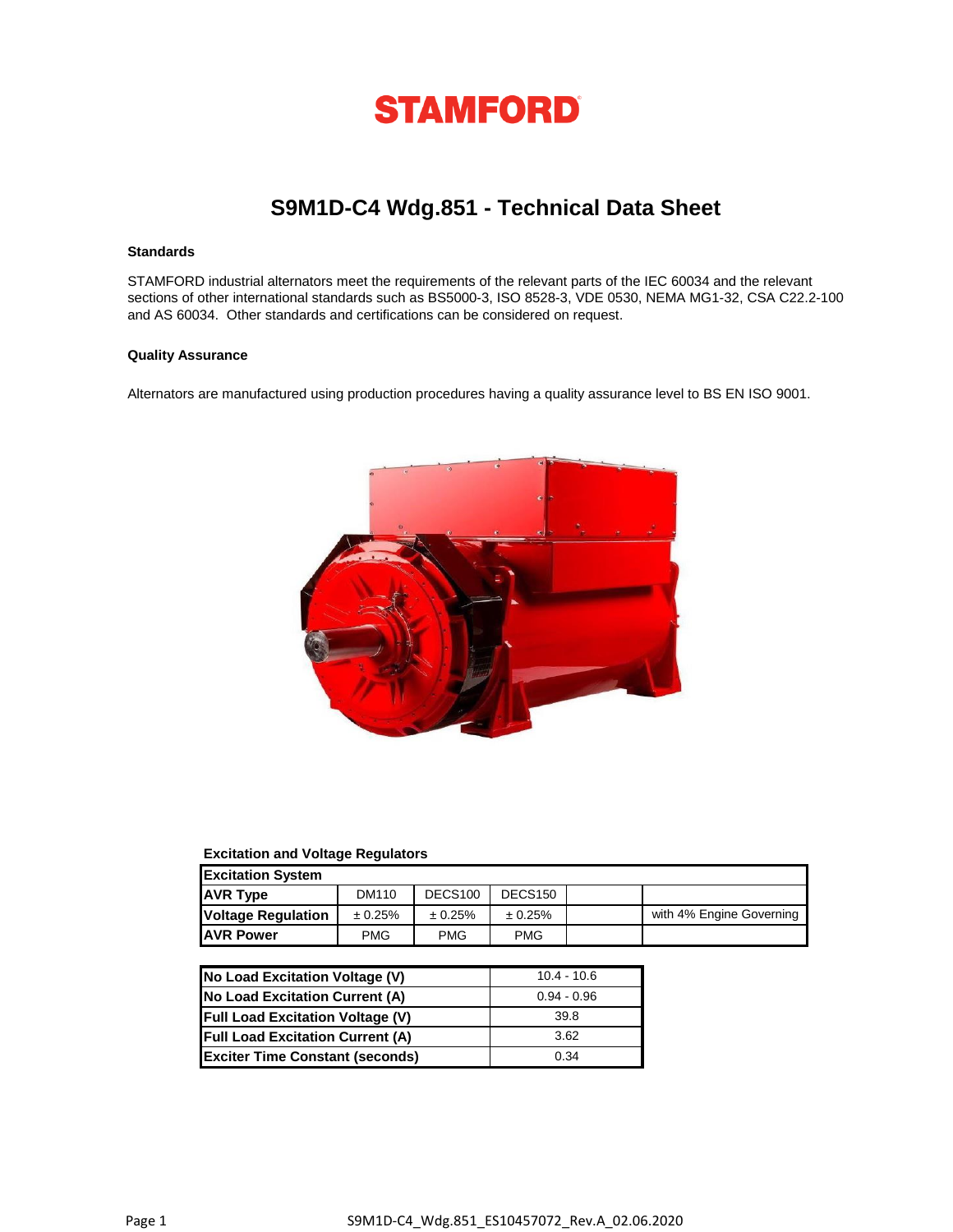

| <b>Electrical Data</b>                                           |                                                                    |                                                                                         |  |  |  |  |
|------------------------------------------------------------------|--------------------------------------------------------------------|-----------------------------------------------------------------------------------------|--|--|--|--|
| <b>Insulation System</b>                                         |                                                                    | Н                                                                                       |  |  |  |  |
| <b>Stator Winding</b>                                            | Double Layer Lap                                                   |                                                                                         |  |  |  |  |
| <b>Winding Pitch</b>                                             |                                                                    | 2/3                                                                                     |  |  |  |  |
| <b>Winding Leads</b>                                             |                                                                    | 6                                                                                       |  |  |  |  |
| <b>Winding Number</b>                                            |                                                                    | 851                                                                                     |  |  |  |  |
| Number of Poles                                                  |                                                                    | 4                                                                                       |  |  |  |  |
| IP Rating                                                        |                                                                    | IP <sub>23</sub>                                                                        |  |  |  |  |
| <b>RFI Suppression</b>                                           |                                                                    | BS EN 61000-6-2 & BS EN 61000-6-4, VDE 0875G, VDE 0875N.<br>Refer to factory for others |  |  |  |  |
| <b>Waveform Distortion</b>                                       |                                                                    | NO LOAD < 1.5% NON-DISTORTING BALANCED LINEAR LOAD < 5.0%                               |  |  |  |  |
| <b>Short Circuit Ratio</b>                                       |                                                                    | 1/Xd                                                                                    |  |  |  |  |
| Steady State X/R Ratio                                           |                                                                    | 40.51                                                                                   |  |  |  |  |
|                                                                  | 50 Hz                                                              | 60 Hz                                                                                   |  |  |  |  |
| Telephone Interference                                           | <b>THF&lt;2%</b>                                                   | <b>TIF&lt;50</b>                                                                        |  |  |  |  |
| Cooling Air Flow                                                 | $2.78$ m $\frac{3}{sec}$                                           | $3.33 \text{ m}^3/\text{sec}$                                                           |  |  |  |  |
| Voltage Series Star (V)                                          | 3300                                                               | 4160                                                                                    |  |  |  |  |
| Voltage Parallel Star (V)                                        |                                                                    |                                                                                         |  |  |  |  |
| Voltage Delta (V)                                                |                                                                    |                                                                                         |  |  |  |  |
| kVA Base Rating (Class H) for<br>Reactance Values (kVA)          | 2380                                                               | 2830                                                                                    |  |  |  |  |
| <b>Saturated Values in Per Unit at Base Ratings and Voltages</b> |                                                                    |                                                                                         |  |  |  |  |
| Xd Dir. Axis Synchronous                                         | 2.453                                                              | 2.203                                                                                   |  |  |  |  |
| X'd Dir. Axis Transient                                          | 0.217                                                              | 0.195                                                                                   |  |  |  |  |
| X"d Dir. Axis Subtransient                                       | 0.155                                                              | 0.139                                                                                   |  |  |  |  |
| Xq Quad. Axis Reactance                                          | 1.226                                                              | 1.101                                                                                   |  |  |  |  |
| X"q Quad. Axis Subtransient                                      | 0.241                                                              | 0.216                                                                                   |  |  |  |  |
| XL Stator Leakage Reactance                                      | 0.119                                                              | 0.107                                                                                   |  |  |  |  |
| X2 Negative Sequence Reactance                                   | 0.203                                                              | 0.182                                                                                   |  |  |  |  |
| X0 Zero Sequence Reactance                                       | 0.037                                                              | 0.033                                                                                   |  |  |  |  |
|                                                                  | <b>Unsaturated Values in Per Unit at Base Ratings and Voltages</b> |                                                                                         |  |  |  |  |
| Xd Dir. Axis Synchronous                                         | 2.944                                                              | 2.643                                                                                   |  |  |  |  |
| X'd Dir. Axis Transient                                          | 0.250                                                              | 0.224                                                                                   |  |  |  |  |
| X"d Dir. Axis Subtransient                                       | 0.181                                                              | 0.163                                                                                   |  |  |  |  |
| Xq Quad. Axis Reactance                                          | 1.263                                                              | 1.134                                                                                   |  |  |  |  |
| X"q Quad. Axis Subtransient                                      | 0.289                                                              | 0.260                                                                                   |  |  |  |  |
| XL Stator Leakage Reactance                                      | 0.134                                                              | 0.121                                                                                   |  |  |  |  |
| XIr Rotor Leakage Reactance                                      | 0.250                                                              | 0.224                                                                                   |  |  |  |  |
| X2 Negative Sequence Reactance                                   | 0.244                                                              | 0.219                                                                                   |  |  |  |  |
| X0 Zero Sequence Reactance                                       | 0.043                                                              | 0.039                                                                                   |  |  |  |  |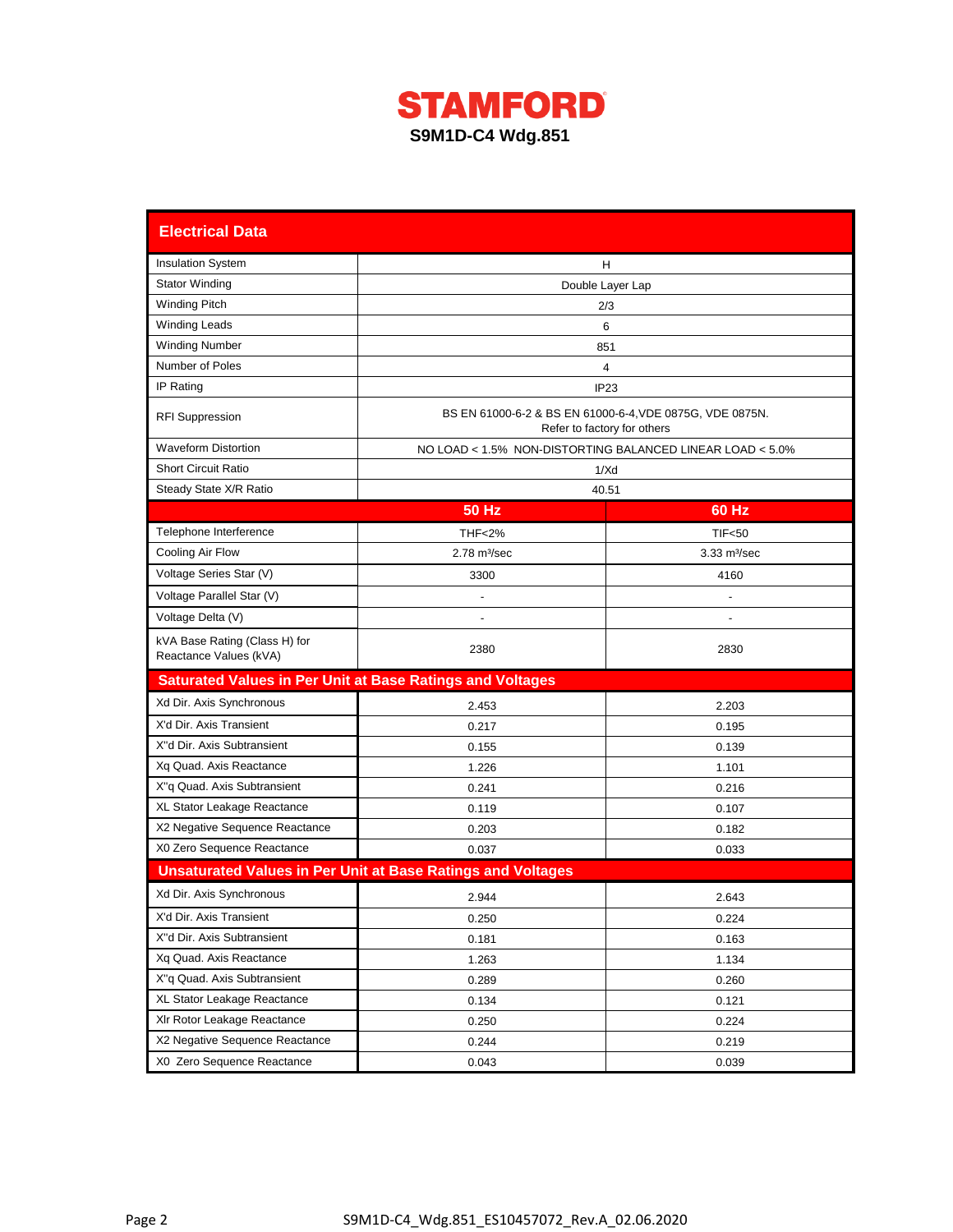

| <b>Time Constants (Seconds)</b>                                   |                                                                                          |                                                                                      |  |  |  |
|-------------------------------------------------------------------|------------------------------------------------------------------------------------------|--------------------------------------------------------------------------------------|--|--|--|
| T'd Transient Time Const.                                         |                                                                                          | 0.224                                                                                |  |  |  |
| T"d Sub-Transient Time Const.                                     | 0.020                                                                                    |                                                                                      |  |  |  |
| T'do O.C. Field Time Const.                                       | 2.528                                                                                    |                                                                                      |  |  |  |
| Ta Armature Time Const.                                           | 0.081                                                                                    |                                                                                      |  |  |  |
| T"q Sub-Transient Time Const.                                     | 0.0230                                                                                   |                                                                                      |  |  |  |
| Resistances in Ohms ( $\Omega$ ) at 22 <sup>°</sup> C             |                                                                                          |                                                                                      |  |  |  |
| Stator Winding Resistance (Ra),<br>per phase for series connected |                                                                                          | 0.0366                                                                               |  |  |  |
| Rotor Winding Resistance (Rf)                                     |                                                                                          | 0.53                                                                                 |  |  |  |
| <b>Exciter Stator Winding Resistance</b>                          |                                                                                          | 9.8                                                                                  |  |  |  |
| Exciter Rotor Winding Resistance per<br>phase                     |                                                                                          | 0.014                                                                                |  |  |  |
| PMG Phase Resistance (Rpmg) per<br>phase                          |                                                                                          | 3.8                                                                                  |  |  |  |
| Positive Sequence Resistance (R1)                                 |                                                                                          | 0.0458                                                                               |  |  |  |
| Negative Sequence Resistance (R2)                                 |                                                                                          | 0.0527                                                                               |  |  |  |
| Zero Sequence Resistance (R0)                                     |                                                                                          | 0.0458                                                                               |  |  |  |
| <b>Saturation Factors</b>                                         | 3300V                                                                                    | 4160V                                                                                |  |  |  |
| SG1.0                                                             | 0.16                                                                                     | 0.17                                                                                 |  |  |  |
| SG1.2                                                             | 0.68                                                                                     | 0.72                                                                                 |  |  |  |
| <b>Mechanical Data</b>                                            |                                                                                          |                                                                                      |  |  |  |
| Shaft and Keys                                                    | All alternator rotors are dynamically balanced to better than ISO 21940-11 Grade 2.5 for | minimum vibration in operation. Two bearing generators are balanced with a half key. |  |  |  |
|                                                                   | 1 Bearing                                                                                | 2 Bearing                                                                            |  |  |  |
| <b>SAE Adaptor</b>                                                | 0,00                                                                                     | 0, 00, None                                                                          |  |  |  |
| Moment of Inertia                                                 | 80.2 kgm <sup>2</sup>                                                                    | 76.8 kgm <sup>2</sup>                                                                |  |  |  |
| Weight Wound Stator                                               | 1787kg                                                                                   | 1787kg                                                                               |  |  |  |
| Weight Wound Rotor                                                | 1908kg                                                                                   | 1809kg                                                                               |  |  |  |
| Weight Complete Alternator                                        | 5250kg                                                                                   | 5200kg                                                                               |  |  |  |
| Shipping weight in a Crate                                        | 5600kg                                                                                   | 5500kg                                                                               |  |  |  |
| <b>Packing Crate Size</b>                                         | 260 x 200 x 220(cm)<br>260 x 200 x 220(cm)                                               |                                                                                      |  |  |  |
| Maximum Over Speed                                                | 2250 RPM for two minutes                                                                 |                                                                                      |  |  |  |
| <b>Bearing Drive End</b>                                          |                                                                                          | 6232                                                                                 |  |  |  |
| Bearing Non-Drive End                                             | 6324                                                                                     | 6324                                                                                 |  |  |  |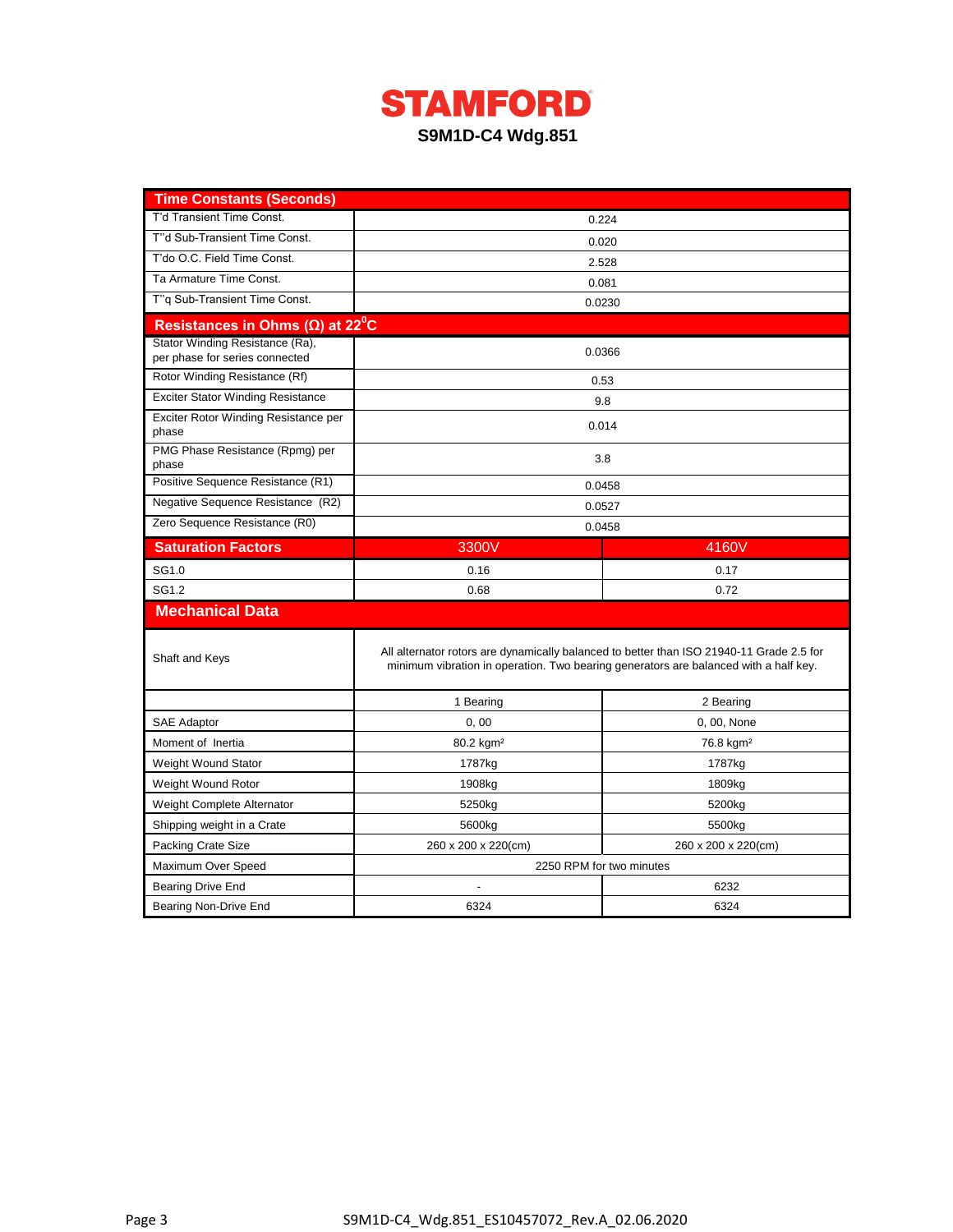

## **THREE PHASE EFFICIENCY CURVES**



**60Hz**

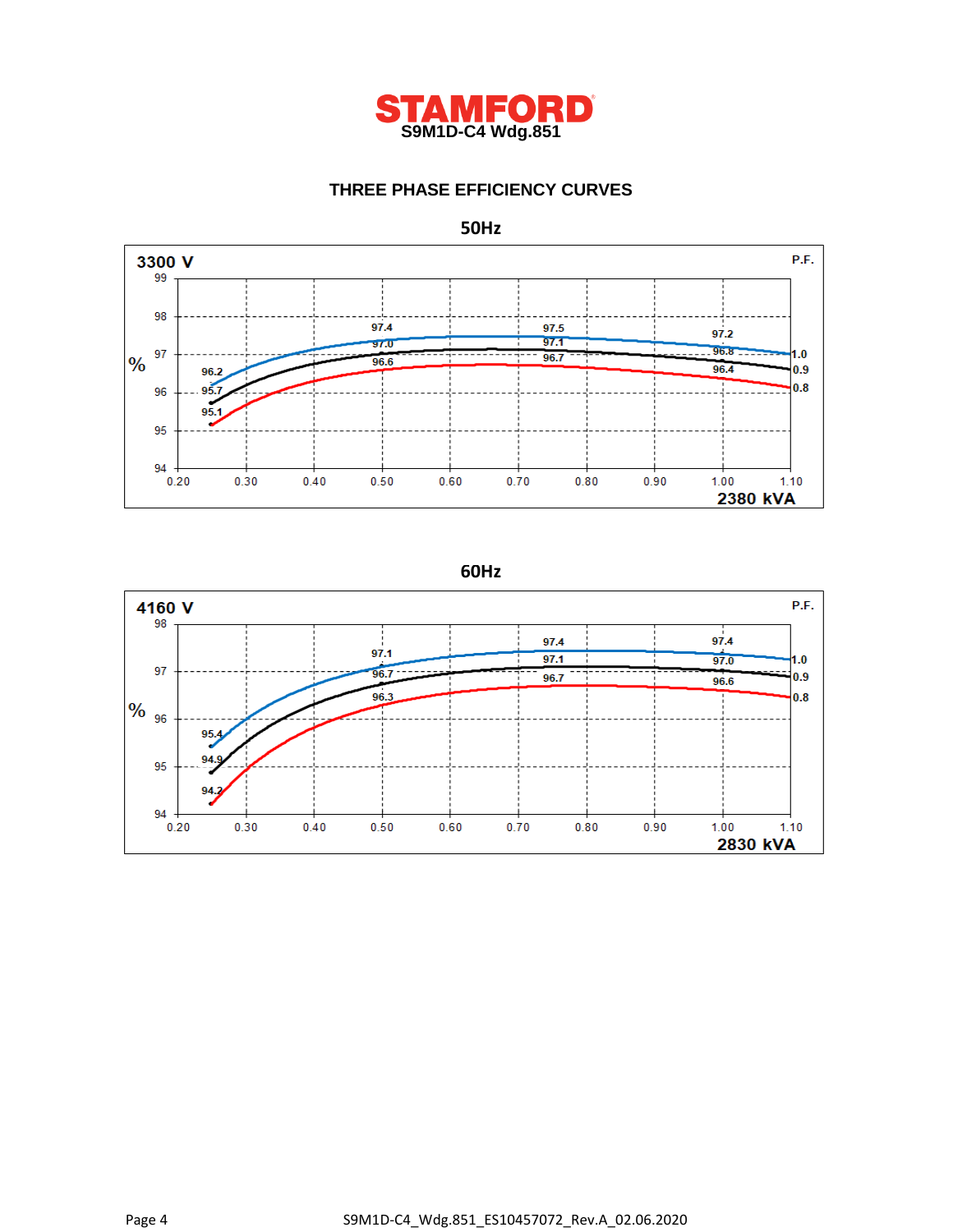



|             | <b>Transient Voltage Dip Scaling Factor</b> |            | <b>Transient Voltage Rise Scaling Factor</b> |
|-------------|---------------------------------------------|------------|----------------------------------------------|
| Lagging PF  | <b>Scaling Factor</b>                       | Lagging PF | <b>Scaling Factor</b>                        |
| $\leq 0.4$  | 1.00                                        | $= 0.4$    | 1.25                                         |
| 0.5         | 0.95                                        | 0.5        | 1.20                                         |
| 0.6         | 0.90                                        |            | 1.15                                         |
| 0.7         | 0.86                                        | 0.7        | 1.10                                         |
| 0.83<br>0.8 |                                             | > 0.7      | 1.00                                         |
| 0.9         | 0.75                                        |            |                                              |
| 0.95        | 0.70                                        |            |                                              |
|             | 0.65                                        |            |                                              |

**Note: To determine % Transient Voltage Dip or Voltage Rise at various PF, multiply the % Voltage Dip from the curve directly by the Scaling Factor.**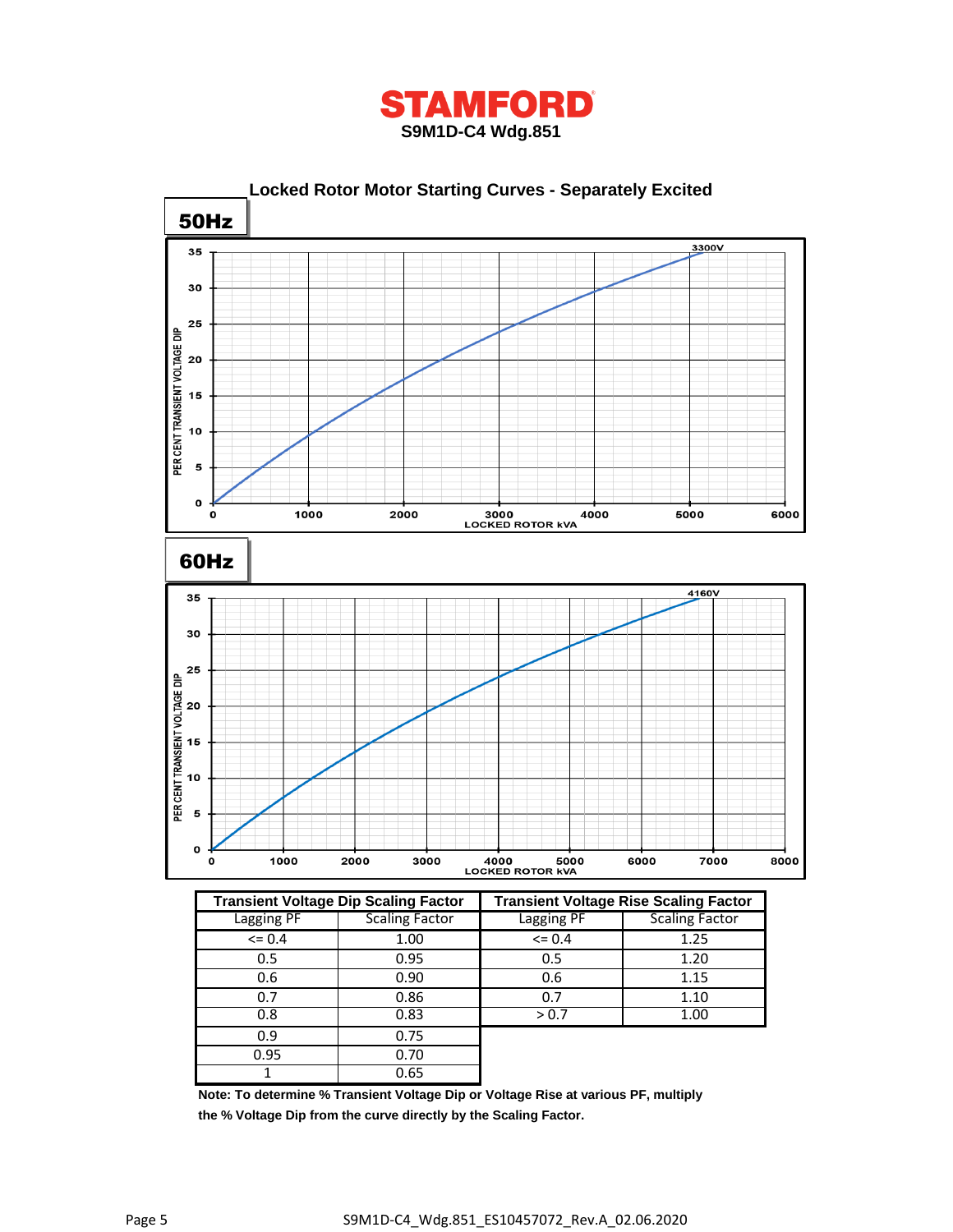

 **Three-phase Short Circuit Decrement Curve - Separately Excited** 50Hz 10000 CURRENT (Amps) 1000 100  $0.001$  $0.01$  $0.1$  $10$  $\mathbf{1}$ TIME (secs) Sustained Short Circuit = 1374 Amps 60Hz 10000 ta ta b CURRENT (Amps) 1000 100  $0.001$  $0.01$  $0.1$  $\overline{1}$ 10 TIME (secs)

### Sustained Short Circuit = 1296 Amps

#### **Note 1**

The following multiplication factors should be used to adjust the values from curve between time 0.001 seconds and the minimum current point in respect of nominal operating voltage :

|         | 50Hz   | 60Hz    |        |  |
|---------|--------|---------|--------|--|
| Voltage | Factor | Voltage | Factor |  |
| 3300V   | X 1.00 | 4160V   | X 1.00 |  |
|         |        |         |        |  |
|         |        |         |        |  |
|         |        |         |        |  |

The sustained current value is constant irrespective of voltage level

#### **Note 2**

The following multiplication factor should be used to convert the values calculated in accordance with NOTE 1 to those applicable to the various types of short circuit :

|         | $\frac{1}{10}$ is respect of Hoffinial operating voltage. |         |        |                         | 3-phase   | 2-phase L-L 1-phase L-N |          |
|---------|-----------------------------------------------------------|---------|--------|-------------------------|-----------|-------------------------|----------|
|         | 50Hz                                                      |         | 60Hz   | IInstantaneous          | x 1.00    | x 0.87                  | $x$ 1.30 |
| Voltage | Factor                                                    | Voltage | Factor | Minimum                 | x 1.00    | x 1.80                  | x3.20    |
| 3300V   | X 1.00                                                    | 4160V   | X 1.00 | Sustained               | x 1.00    | x 1.50                  | x 2.50   |
| -       | $\sim$                                                    |         |        | Max. sustained duration | $10$ sec. | 5 sec.                  | 2 sec.   |

All other times are unchanged **Note 3**

Curves are drawn for Star connections under no-load excitation at rated speeds. For other connection (where applicable) the following multipliers should be applied to current values as shown :

Parallel Star = Curve current value X 2

Series Delta = Curve current value X 1.732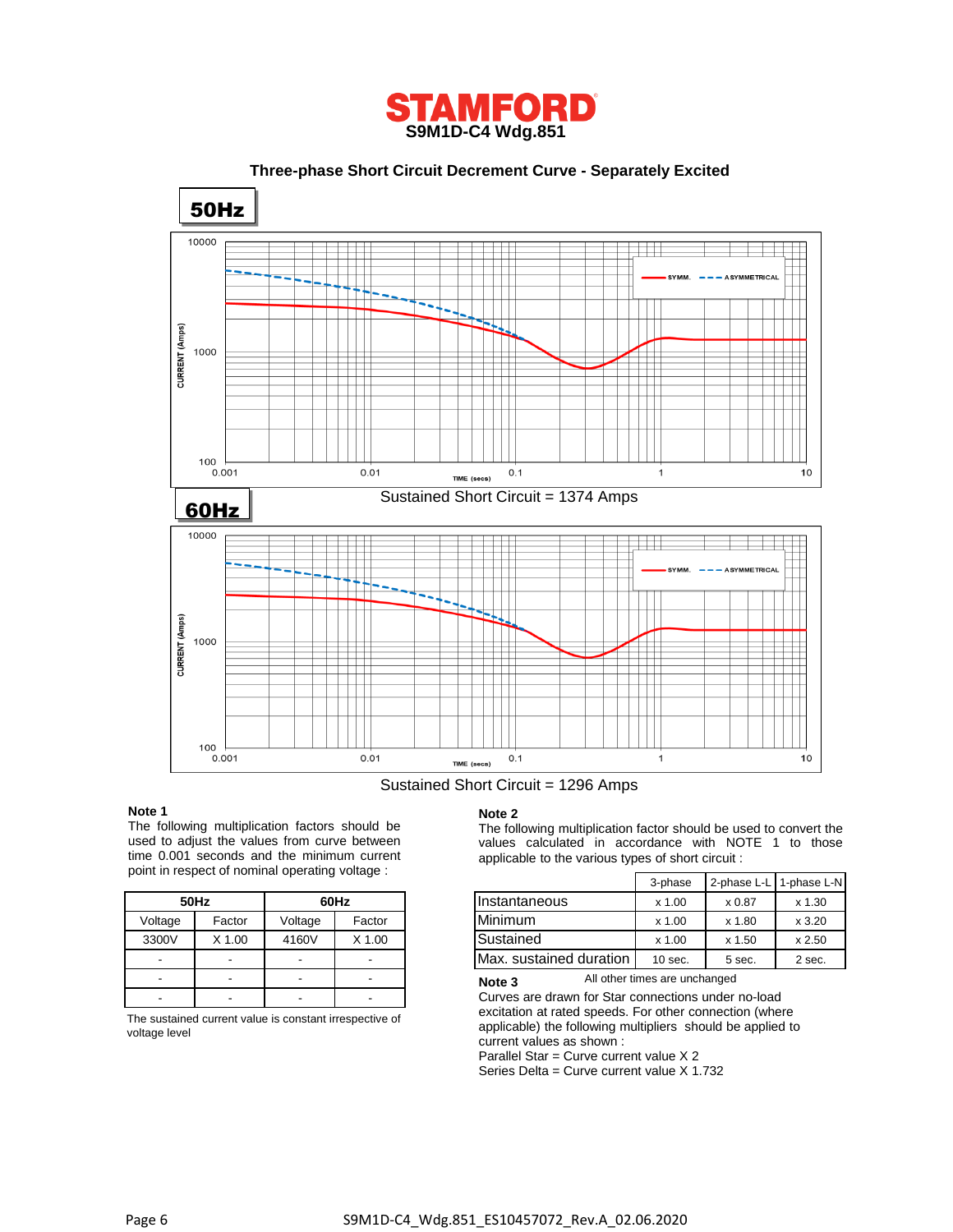

## **Typical Alternator Operating Charts**



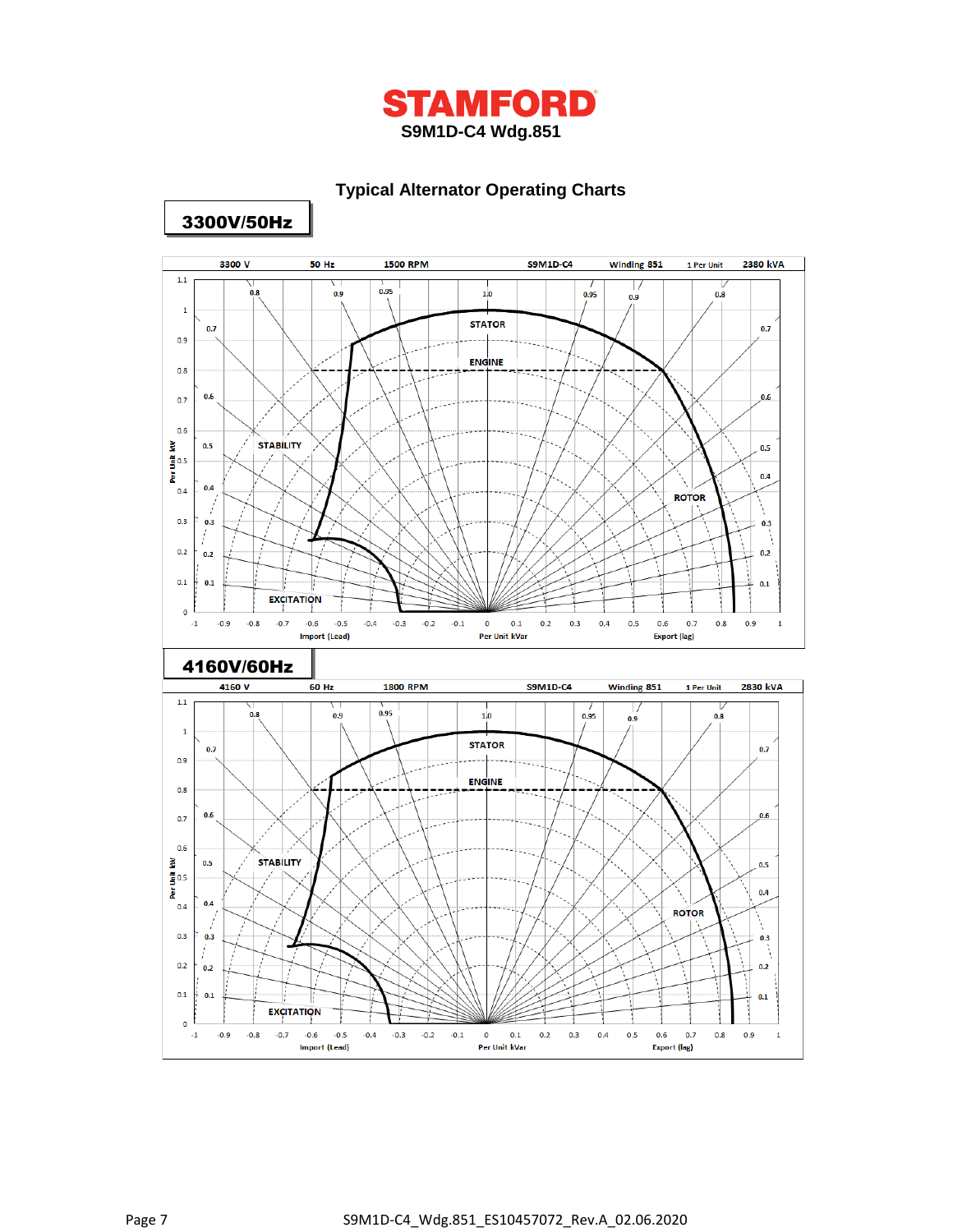

## **RATINGS AT 0.8 POWER FACTOR**

|    | Class - Temp Rise | Standby - 163/27°C | Standby - 150/40°C | Cont. H - 125/40°C | Cont. F - 105/40°C |
|----|-------------------|--------------------|--------------------|--------------------|--------------------|
|    | Star (V)          | 3300               | 3300               | 3300               | 3300               |
| 50 | Parallel Star (V) | N/A                | N/A                | N/A                | N/A                |
| Hz | Delta (V)         | N/A                | N/A                | N/A                | N/A                |
|    | kVA               | 2618               | 2547               | 2380               | 2190               |
|    | kW                | 2094               | 2038               | 1904               | 1752               |
|    | Efficiency (%)    | 96.2               | 96.2               | 96.4               | 96.5               |
|    | kW Input          | 2178               | 2118               | 1976               | 1815               |
|    |                   |                    |                    |                    |                    |
|    | Star (V)          | 4160               | 4160               | 4160               | 4160               |
| 60 | Parallel Star (V) | N/A                | N/A                | N/A                | N/A                |
| Hz | Delta (V)         | N/A                | N/A                | N/A                | N/A                |
|    | kVA               | 3113               | 3028               | 2830               | 2604               |
|    | kW                | 2490               | 2422               | 2264               | 2083               |
|    | Efficiency (%)    | 96.5               | 96.5               | 96.6               | 96.7               |
|    | kW Input          | 2581               | 2510               | 2343               | 2155               |

## **De-rates**

All values tabulated above are subject to the following reductions:

- 5% when air inlet filters are fitted
- 3% for every 500 meters by which the operating altitude exceeds 1000 meters above mean sea level
- 3% for every 5°C by which the operational ambient temperature exceeds 40°C @ Class H temperature rise (please refer to applications for ambient temperature de-rates at other temperature rise classes)
- For any other operating conditions impacting the cooling circuit please refer to applications

Note: Requirement for operating in an ambient exceeding 60°C and altitude exceeding 4000 meters (for <690V) or 1500 meters (for >690V) must be referred to applications.

## **Dimensional and Torsional Drawing**

For dimensional and torsional information please refer to the alternator General Arrangement and rotor drawings available on our website (http://stamford-avk.com/)

**Note:** Continuous development of our products means that the information contained in our data sheets can change without notice, and specifications should always be confirmed with Cummins Generator Technologies prior to purchase.